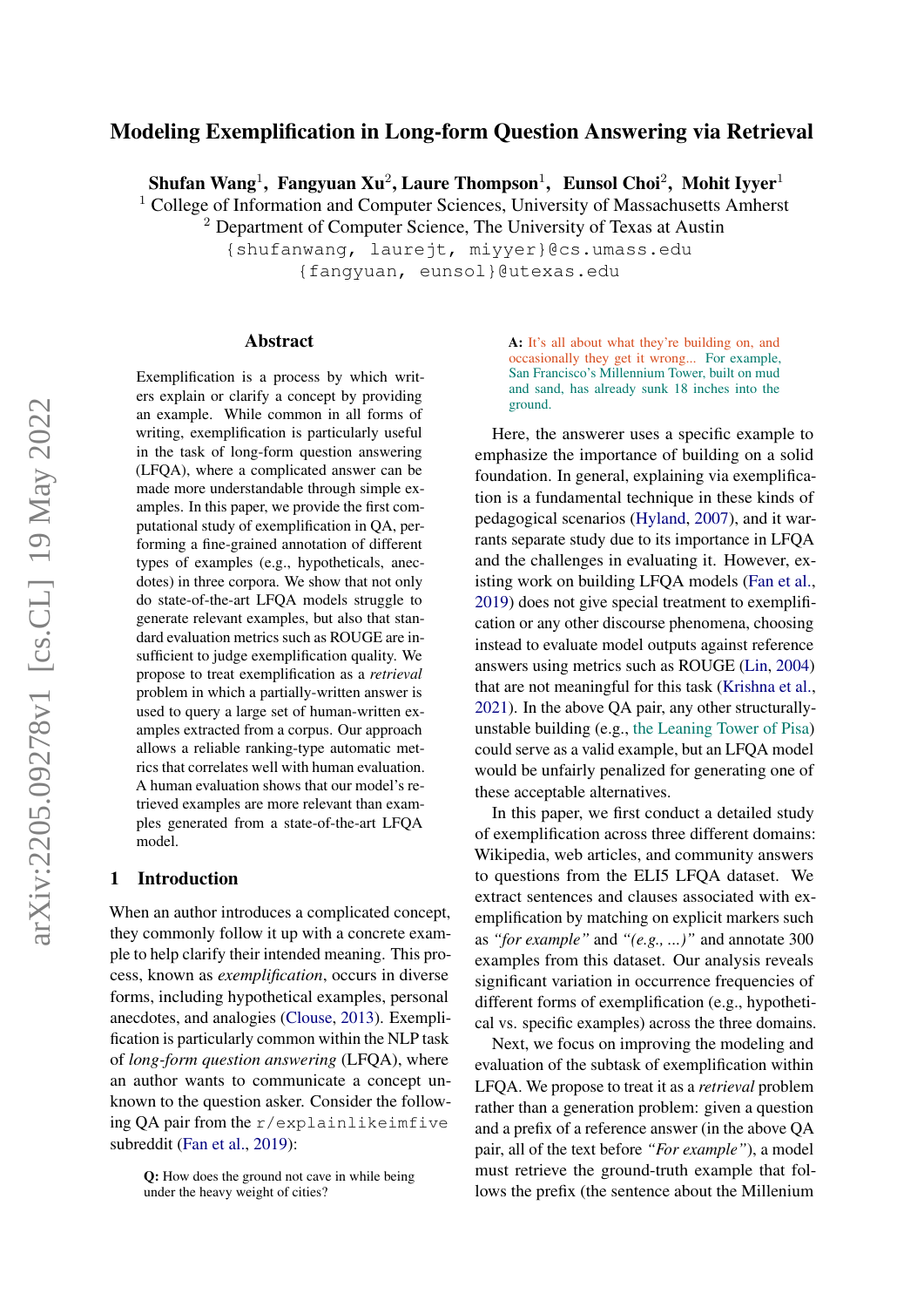Tower) from the set of all exemplifying sentences and clauses in the dataset. We can use retrieval metrics such as recall  $@k$  to evaluate a model's ability to select the ground-truth example, which are more informative than metrics such as ROUGE.

We demonstrate that pretraining our retriever on a large-scale dataset of exemplifying units extracted from the Books3 corpus [\(Gao et al.,](#page-9-4) [2020\)](#page-9-4) and then fine-tuning it on ELI5 examples results in substantial improvements on these ranking metrics. Finally, we crowdsource human evaluation comparing our retriever's outputs with those generated by the state-of-the-art ELI5 model of [Krishna et al.](#page-9-3) [\(2021\)](#page-9-3) and find that workers prefer the retriever's outputs far more frequently than those of the generation model. We hope that our work spurs more research into the evaluation and modeling of exemplification and other complex discourse phenomena present in LFQA. To facilitate future research, we publicly release the code and trained models from our work.<sup>[1](#page-1-0)</sup>

## <span id="page-1-4"></span>2 Exploring Exemplification

In this section, we first describe our data extraction process, which we use to mine instances of exemplification from three datasets (and domains): ELI5 [\(Fan et al.,](#page-9-1) [2019\)](#page-9-1), Natural Questions [\(Kwiatkowski et al.,](#page-9-5) [2019\)](#page-9-5) and Books3 [\(Gao](#page-9-4) [et al.,](#page-9-4) [2020\)](#page-9-4). This process involves matching on a set of "exemplification markers" and collecting both the text of the matching example (a sentence or clause) as well as the surrounding context on both sides. We then conduct a fine-grained human annotation study on the extracted data, breaking exemplification down into different types and exploring how they are used across the different domains.

## 2.1 Extracting a Dataset of Exemplification

Exemplification markers: [Hyland](#page-9-2) [\(2007\)](#page-9-2) annotated a diverse collection of articles from multiple disciplines with a variety of rhetorical practices<sup>[2](#page-1-1)</sup> and found that more than 75% of "examples" are signalled parenthetically or lexically with the use of the three most frequent "exemplification markers": *"such as"*, *"for example"*, *"e.g."*. Empirically, we find that the *"such as"* marker is noisy at signalling exemplification and often leads to ambiguous cases

<span id="page-1-3"></span>

|                           | ELI5   | NO    | Books3    |
|---------------------------|--------|-------|-----------|
| # training examples       | 65,157 | 1.209 | 2,848,171 |
| # validation examples     | 1,185  | 52    | 712,043   |
| avg. # context words      | 123.7  | 74.0  | 155.7     |
| avg. # example words      | 23.3   | 33.1  | 27.1      |
| avg. # right words tokens | 135.3  | 54.8  | 107.5     |

Table 1: Statistics of extracted example-in-context data.

where it is hard to automatically detect the example boundary. Hence, we take the other two most frequent exemplification markers, namely *"for example"* and *"e.g."*, and extract the parenthesesenclosed clauses and sentences that contain these exemplification markers as examples.

Examples from Diverse Domains Using these two exemplification markers, we extract a dataset of examples in context from two popular LFQA datasets that come from different domains, ELI5 [\(Fan et al.,](#page-9-1) [2019,](#page-9-1) Reddit answers) and Natural Questions [\(Kwiatkowski et al.,](#page-9-5) [2019,](#page-9-5) Wikipedia passages).[3](#page-1-2) To study the exemplification phenomenon from a more diverse perspective, we also extract examples along with their surrounding context from the Books3 Corpus [\(Gao et al.,](#page-9-4) [2020\)](#page-9-4), a large-scale 100GB collection of books spanning a variety of topics and genres. Table [1](#page-1-3) contains detailed statistics for the extracted example-incontext datasets.

### 2.2 Fine-grained Annotation Study

With the extracted dataset of examples, we conduct an in-depth analysis to understand different uses of exemplification in various domains. We (the authors) annotate a total of 300 examples extracted using exemplification markers from Natural Questions, ELI5 and Books3 as below. Fifty examples are annotated by two annotators (for purposes of computing agreement, reported in Section [2.3\)](#page-3-0) and the rest are annotated by one annotator.

Given an extracted example and its left and right context, we first filter out around 7% of the extracted examples, either because they are extraction artifacts or because the marker is used for functions other than exemplification (e.g., referring to a figure or table). After this basic check, we annotate both structural information about the example (e.g.,

<span id="page-1-1"></span><span id="page-1-0"></span><sup>1</sup> [https://github.com/north125ptlm/lfqa-retrieval]( https://github.com/north125ptlm/lfqa-retrieval )

<sup>2</sup>The annotation included texts from physics, biology, mechanical & electric engineering, philosophy, sociology, applied linguistics, and marketing.

<span id="page-1-2"></span><sup>&</sup>lt;sup>3</sup>We consider questions with *only* a long answer span (i.e. paragraph answer) since they cannot be addressed solely by entity names or a boolean, and are suitable for studying LFQA.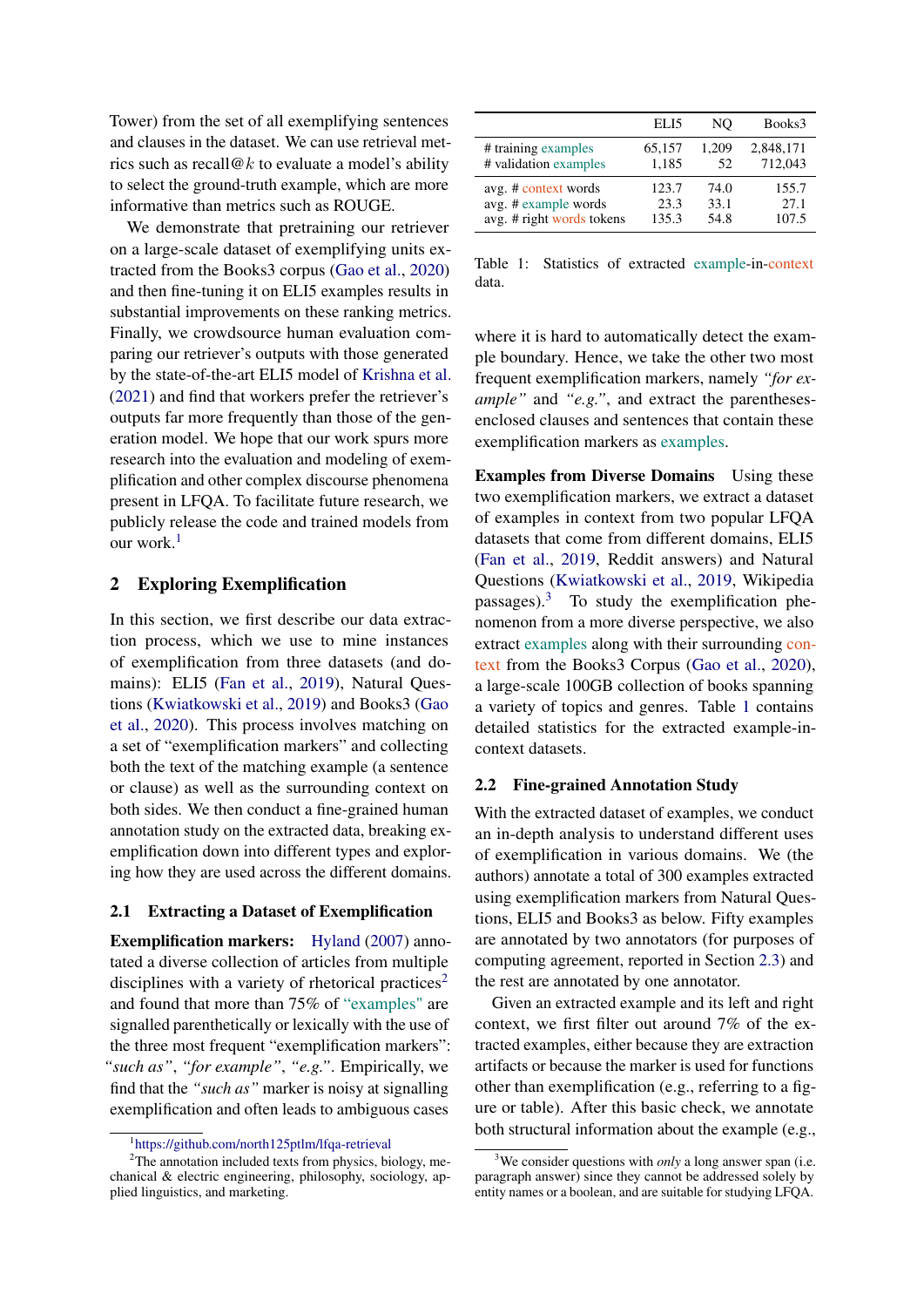<span id="page-2-0"></span>

| <b>Dataset</b> | Valid | <b>Extracted</b> | % Valid |
|----------------|-------|------------------|---------|
| ELI5           | 87    | 93               | 94%     |
| NO             | 89    | 95               | 94%     |
| Books3         | 85    | 94               | 90%     |
| Total          | 261   | 282              | 93%     |

Table 2: Statistics of annotated examples.

discourse units such as the anchor of the example) and semantic information about how it is used in the context. Table [2](#page-2-0) contains statistics of the annotated subset [4](#page-2-1)

### 2.2.1 Discourse units

Exemplification is usually expressed through three discourse units [\(Meyer,](#page-10-1) [1992;](#page-10-1) [Triki,](#page-10-2) [2021\)](#page-10-2): the anchor (also known as "exemplified unit"), the exemplification marker, and the example text itself ("exemplifying unit"). We annotate the anchor (marked as bold) and example (marked as *italics*). Concretely, in example (1) below, the anchor is "euryhaline species", the exemplifying marker is "e.g.", and the exemplifying unit is "Flounder". As in the study of [Triki](#page-10-2) [\(2021\)](#page-10-2), we find that these units mainly come in two forms: (1) nominal groups that refer to entities, or (2) clauses that represent statements.

(1) However , some fish show a tremendous ability to effectively osmoregulate across a broad range of salinities ; fish with this ability are known as euryhaline species , e.g., *Flounder*.

(2) Players earn you points, depending on their performance. For example, *your QB might throw for 200 yards, earning 1 point per 10 yards, for 20 points.*

During our initial investigation, we also noticed examples (3) which are signalled *implicitly* (i.e. without exemplification markers).<sup>[5](#page-2-2)</sup> Identifying such examples automatically is beyond the scope of our study and warrants future work.

(3) The biggest driver of disparity in tech jobs is cost of living. *If it costs 2000 a month to live in Boston, and 200 a month to live in India, then salaries will reflect that.*

Table [3](#page-2-3) shows that the length of the discourse units is roughly the same across the three datasets,

<span id="page-2-3"></span>

| <b>Dataset</b> | # samples | Anchor   | <b>Example</b> |
|----------------|-----------|----------|----------------|
| ELI5           | 87        | 1.1/16.6 | 1.3/29.2       |
| NO             | 89        | 1.0/15.4 | 1.4/25.1       |
| Books3         | 85        | 1.1/17.0 | 1.2/25.1       |
| <b>Type</b>    |           |          |                |
| Real           | 209       | 1.1/14.5 | 1.3/24.6       |
| Hypothetical   | 52        | 1.2/23.4 | 1.2/33.7       |
| Personal       | 13        | 1.1/18.1 | 2/49.6         |
| Not-personal   | 248       | 1.1/16.3 | 1.2/25.2       |

Table 3: Length of the discourse units per dataset and type, presented as average # sentences / # words.

which supports our experimental decision in Section [3](#page-3-1) of using sentences as the base unit for example retrieval. We also find that all of the anchors we annotated occur *before* the examples, suggesting that using preceding context to retrieve examples gives the model sufficient information.

### 2.2.2 Real vs. Hypothetical Examples

One notable categorization found during our investigation and also identified by [Triki](#page-10-2) [\(2021\)](#page-10-2) is whether the examples are real, specific scenarios, or hypothetically-constructed scenarios. We detail the definition of the two types here:

Real examples: These examples are either real entities (4) or specific scenarios (5) that are constructed as fact clauses.

> (4) CEOs lead a range of organizations , including public and private corporations, non-profit organizations and even some government organizations (e.g., *Crown corporations*).

> (5) For a given pressure , different liquids boil at different temperatures. For example, *water boils at 100° C (212° F) at sea level, but at 93.4° C (200.1° F) at 2,000 metres (6,600 ft) altitude*.

Hypothetical examples: In contrast, hypothetical examples are scenarios constructed by the author. According to [Triki](#page-10-2) [\(2021\)](#page-10-2), hypothetical examples often come with the use of conditional clauses *if* or signalled via *assume*. These examples are generally more complicated and are specifically constructed for the purpose of exemplification.

> (6) The reasoning is that if you share your life with someone then anything you do during that time is made possible by their support. For example, *if your wife is a stay at home wife and your a business man making lots of money, the reasoning is that you would not have the same amount of time to dedicate to work if you had to look after your own house and/or children.*

<span id="page-2-1"></span><sup>4</sup>Annotated examples in the three datasets can be found in Table [A1](#page-13-0) in the appendix.

<span id="page-2-2"></span> ${}^{5}$ Recent study on long form QA [\(Xu et al.,](#page-10-3) [2022\)](#page-10-3) contains manually identified example sentences, including those signalled implicitly.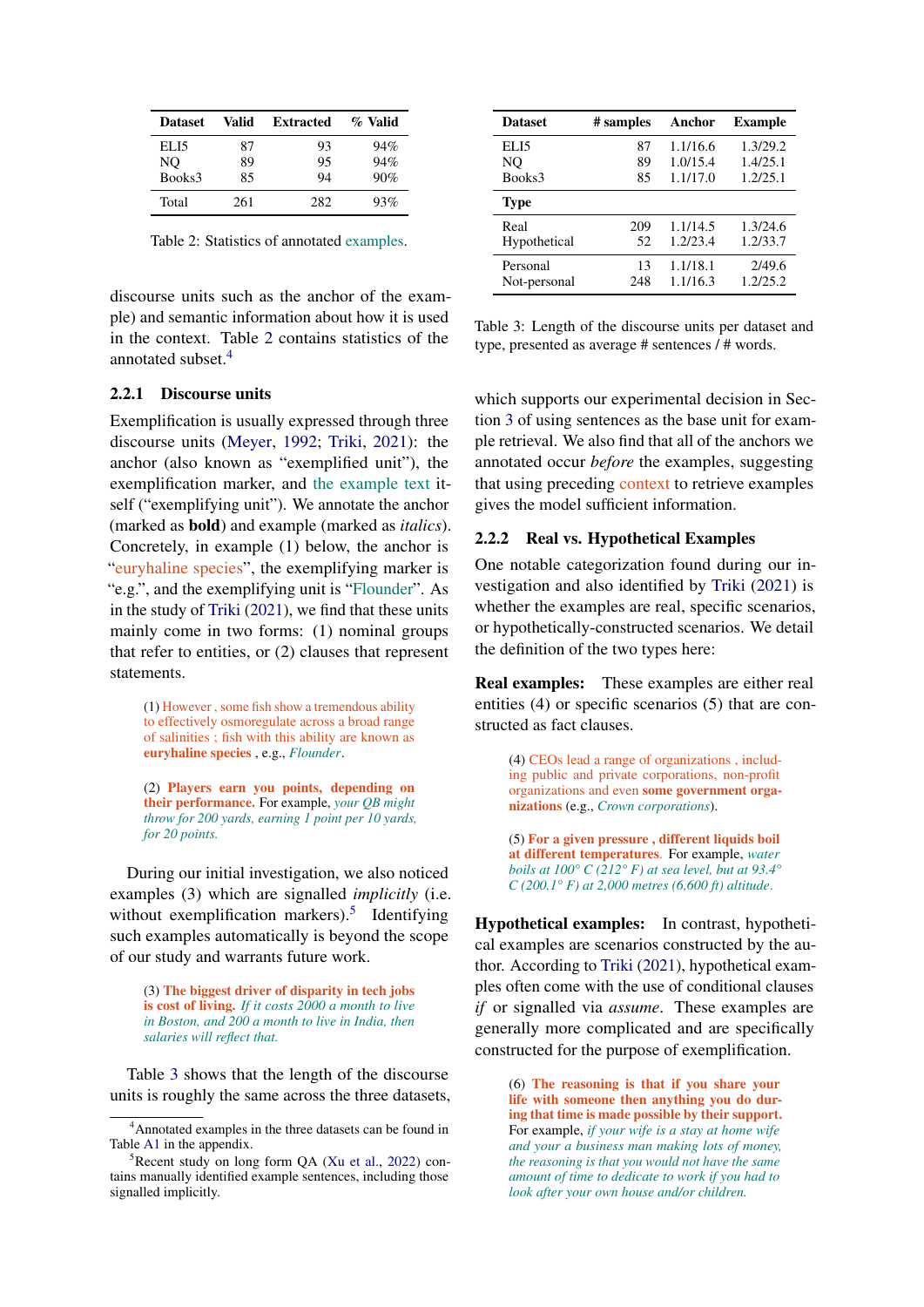<span id="page-3-2"></span>

Figure 1: Distribution of different types of examples across three datasets.

We observe a different distribution of the two types of examples in the three datasets (Figure [1,](#page-3-2) top). ELI5 contains more hypothetical examples (32%) than the other two datasets (16% for NQ, 12% for Books3), showing that hypothetical examples are commonly used to explain complicated concepts. We also note that hypothetical examples are generally longer than real ones (33.7 v.s. 24.6 words, as seen in Table [3\)](#page-2-3), aligning with our observation that these examples are more complicated.

## 2.2.3 Personal Information

Previous work found that exemplification is "rarely personalized" in academic texts [\(Ädel,](#page-9-6) [2006\)](#page-9-6), referring to the uncommon use of first person pronouns or reference to the author. In contrast, we found a consistent presence of personal information in the examples we examined, in the form of either personal anecdotes (7) or an example situated in the author's own circumstance (e.g., *in my city...*). We thus also annotate whether the exemplifying units contain personal information or not.

(7) ... But they also give advice a doctor might have forgotten. For example *about 6 months ago I went to the urgent care center for ear pain and was prescribed an ear drop antibiotic.* ...

We observe differences in the presence of personal information across the three datasets (Figure [1,](#page-3-2) bottom) – ELI5 answers, which are written by users from online community forum, contain a substantial portion of examples with personal information (12%), while such information is rarely present in the other two datasets. There is also a notable length difference between examples with and without personal information (49.6 v.s. 25.2 words), showing that more detailed description is provided for personal anecdotes. The observation that ELI5 contains many personal examples raises concerns

that language models trained on such datasets will generate personal examples that cannot be verified or meaningfully interpreted.

### <span id="page-3-0"></span>2.3 Annotation agreement

We report agreement for the three annotation tasks performed on the 50 two-way annotated samples. For discourse unit annotation, we find high unigram overlap between the two annotations (0.81 for the anchor and 0.92 for the example). For annotation of real vs. hypothetical examples and the presence of personal information, we find a modest to high agreement with a Cohen's kappa of 0.48 for both. Additionally, we observe annotations of real v.s. hypothetical example to be split when the example refers to abstract actions, such as the one below (8).

(8) Carpets are used for a variety of purposes , including insulating a person 's feet from a cold tile or concrete floor , making a room more comfortable as a place to sit on the floor (*e.g. , when playing with children or as a prayer rug* ) , reducing sound from walking ( particularly in apartment buildings ) and adding decoration or colour to a room .

## <span id="page-3-1"></span>3 Retrieving Examples in LFQA

Our annotation and analysis of the extracted exemplification dataset reveals the diversity and complexity of this discourse phenomenon. In this section, we shift our focus towards building retrievalbased models to produce examples based on a given LFQA context. First, we define our exampleretrieval task formally and introduce our evaluation metrics. Then, we describe our contrastive-learning based retriever model, which closely follows the retriever implementation in [Thai et al.](#page-10-4) [\(2022\)](#page-10-4), and baseline retrieval models, and report their performances.

### 3.1 Task Definition

Given a context (part of the answer to a given LFQA question) with a masked out exemplifying unit, model is asked to retrieve that masked unit from a retrieval corpus. We consider two settings for context: (1) concatenation of left and right contexts surrounding the exemplifying unit and (2) left context preceding the exemplifying unit only (as in Figure [2\)](#page-4-0). Both left and right contexts are truncated to 256 tokens surrounding the exemplifying unit. We use all 66K exemplifying units extracted from the 272K QA instances in the training and development portion of ELI5 dataset [\(Petroni et al.,](#page-10-5) [2021\)](#page-10-5) as the retrieval corpus. To illustrate the input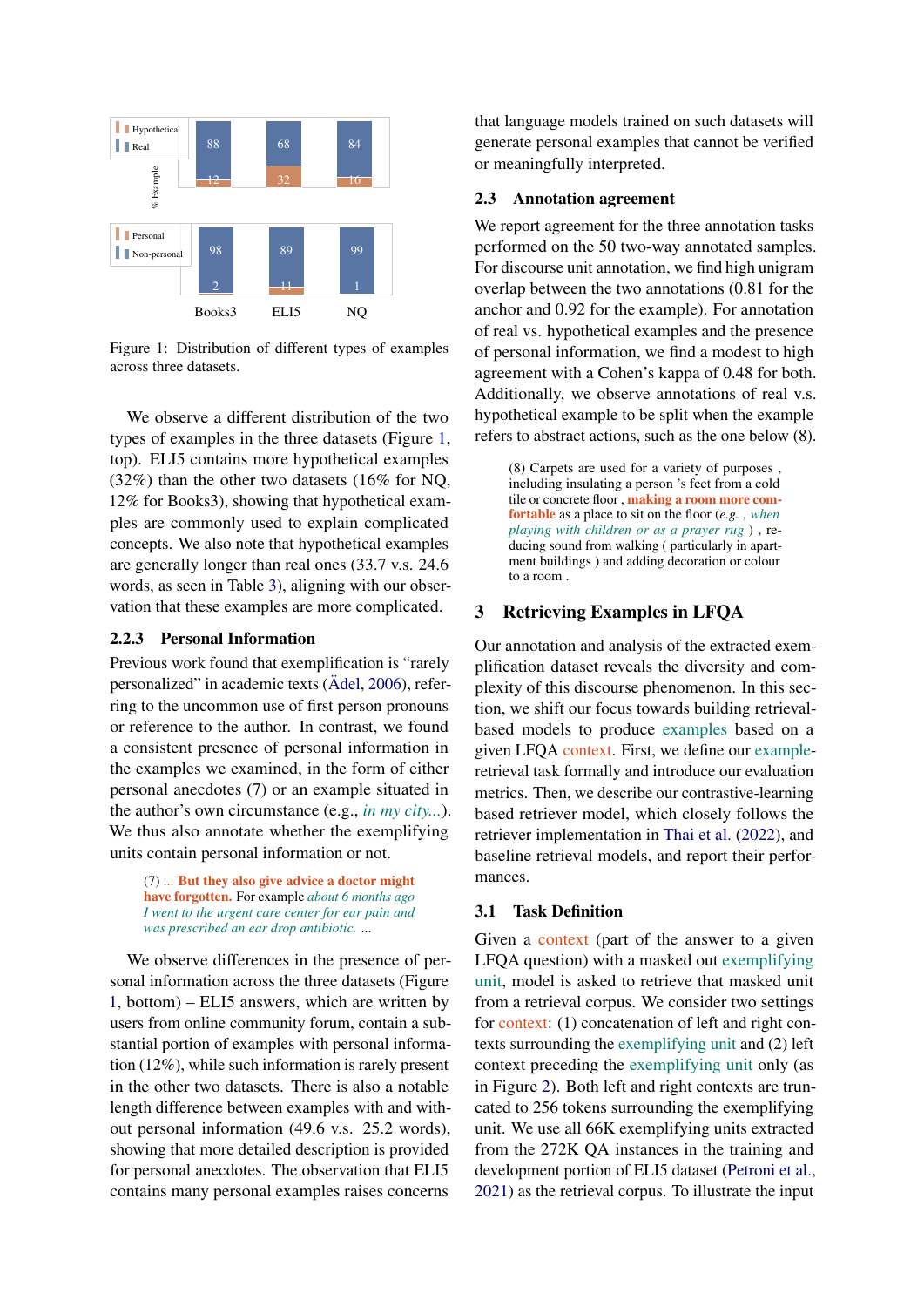<span id="page-4-0"></span>

Figure 2: Our EGRET model uses dual RoBERTa encoders to embed (1) the context surrounding an exemplifying unit and (2) all 66K exemplifying units extracted from ELI5. A contrastive objective is then used to move the context embedding close to the embedding of the ground-truth exemplifying unit that occurs within that context, and far from all other negative exemplifying units.

format, consider the below answer to the question "Why didn't anyone discover dinosaur fossils before the 1800s?":

> Prior to the 1800's, when people dug up fossils (and more frequently, subfossil bones from ice age animals, which are more common and easier to find) they tended to interpret them in light of their existing myths and legends. [MASK] Because fossils are almost always found as a jumble of bones rather than a neat skeleton and because they are incomplete... nobody looked at dinosaur skeletons and realized what the animals that made them actually looked like.

#### where the [MASK] token corresponds to

For example, when a wooly rhino skull was dug up near Klagenfurt, it was thought to be the skull of a dragon.

The first quote block showing the masked answer will be used as a query to retrieve the exemplifying unit in the second quote block.

This retrieval task is challenging due not only to the size of the candidate set but also because of the topical similarity between many ELI5 questions, which was previously noted by [Krishna et al.](#page-9-3) [\(2021\)](#page-9-3). Retrieving based on lexical overlap, as in BM-25 and other string-matching based approaches, cannot identify exemplifying units that are relevant but share little overlap with the context.

#### 3.2 Evaluation Data / Metric

For evaluation data, we use 1,185 context-example pairs automatically identified from 1,507 QA instances in the ELI5 development set [\(Petroni et al.,](#page-10-5) [2021\)](#page-10-5) by our discourse marker heuristics. We evaluate the performance of our retriever by measuring

how reliable it is at retrieving ground-truth examples from the candidate example set. Concretely, given the candidate set of examples, each model should output a ranked list of all examples according to their fit for the context. We evaluate these rankings using recall  $@k$  of the ground-truth example (where  $k = 1, 3, 5, 10, 50, 100$ ) from the set of all 66K examples in ELI5. By using retrieverbased evaluation metrics, we can directly measure a model's ability to understand and exemplify a context, in contrast to string overlap metrics like ROUGE [\(Lin,](#page-10-0) [2004\)](#page-10-0) which are uninformative for this task.

### 3.3 Models

We first introduce our model (EGRET) and describe baseline retrieval methods. We use all baseline models in a zero-shot manner (without additional fine-tuning on exemplification dataset).

EGRET: an example retriever for LFQA We train an example retriever model (EGRET) on our extracted exemplification dataset from training portion of ELI5 [\(Fan et al.,](#page-9-1) [2019\)](#page-9-1), which contains  $65K$  extracted context-example pairs. Our retriever consists of dual Transformer encoders [\(Vaswani](#page-10-6) [et al.,](#page-10-6) [2017\)](#page-10-6), one to encode the context query and the other to encode candidate examples (Figure [2\)](#page-4-0). Both encoders are initialized as pretrained RoBERTa-base models [\(Liu et al.,](#page-10-7) [2019\)](#page-10-7), as in the dense-RELiC model of [Thai et al.](#page-10-4) [\(2022\)](#page-10-4). To obtain a query embedding  $c_i$ , we feed the query encoder the surrounding context of a masked-out example, as in Figure [2.](#page-4-0) Similarly, we use the other encoder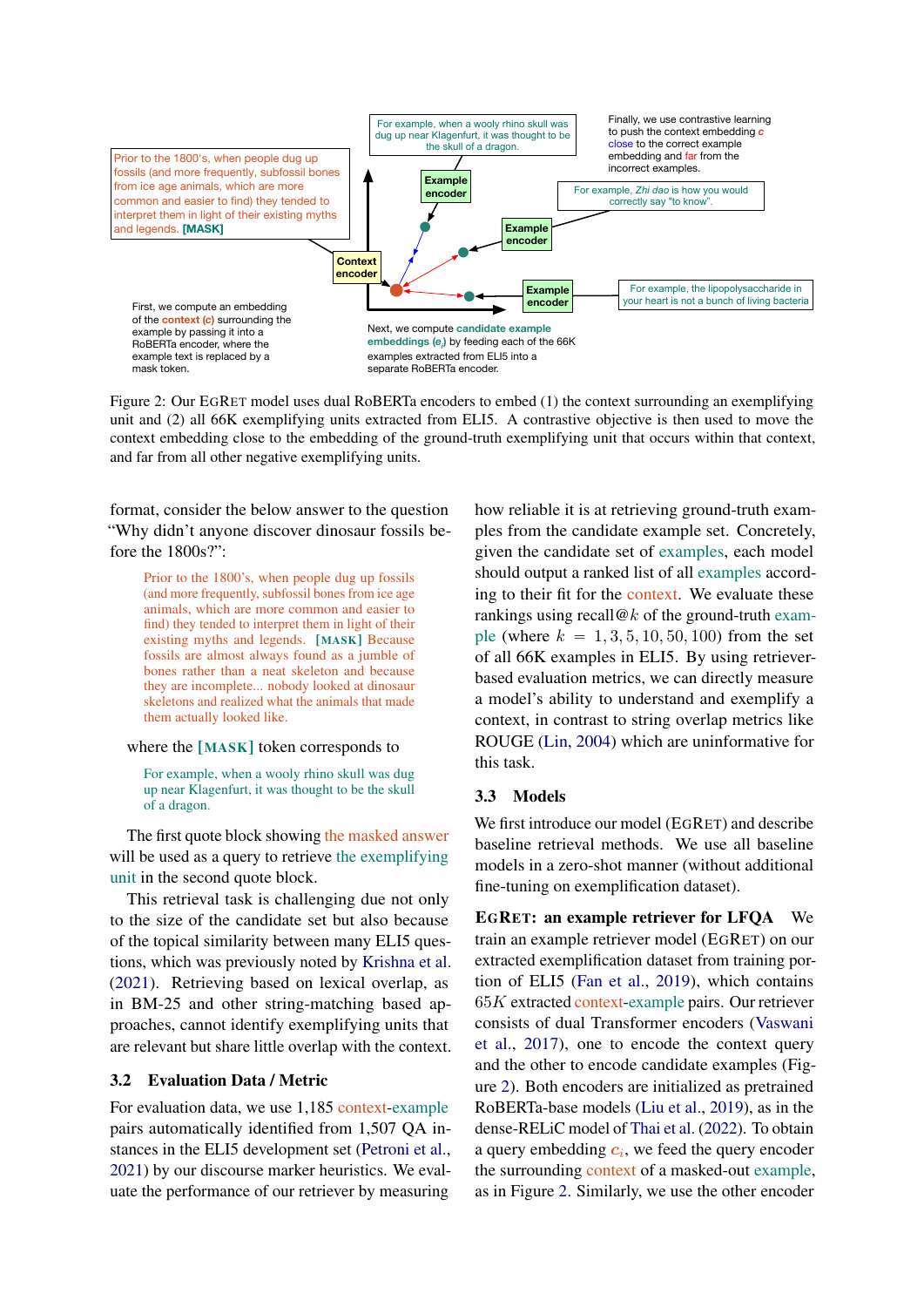<span id="page-5-1"></span>

| Model                                                                                                                                             | Context                                     |                          |                             |                              | <b>Recall</b> @ $k(\uparrow)$ |                              |                              | Avg rank $(\downarrow)$               |
|---------------------------------------------------------------------------------------------------------------------------------------------------|---------------------------------------------|--------------------------|-----------------------------|------------------------------|-------------------------------|------------------------------|------------------------------|---------------------------------------|
|                                                                                                                                                   |                                             | 1                        | 3                           | 5                            | 10                            | 50                           | 100                          |                                       |
| [zero-shot] baselines, including pretrained dense retrievers                                                                                      |                                             |                          |                             |                              |                               |                              |                              |                                       |
| Random                                                                                                                                            |                                             | 0.0                      | 0.0                         | 0.01                         | 0.02                          | 0.08                         | 0.15                         | 33171.0                               |
| BM25 (Robertson et al., 1995)<br>DPR (Karpukhin et al., 2020)<br>ColBERT (Khattab and Zaharia, 2020)<br><b>SBERT</b> (Reimers and Gurevych, 2021) | L<br>L<br>L<br>L                            | 4.6<br>2.7<br>6.0<br>5.7 | 9.5<br>5.2<br>11.8<br>11.6  | 12.1<br>7.1<br>14.3<br>15.0  | 16.2<br>9.7<br>18.2<br>20.4   | 25.6<br>20.3<br>31.2<br>34.3 | 30.4<br>27.5<br>36.3<br>42.2 | 24940.1<br>7796.9<br>9948.6<br>5122.7 |
| BM25 (Robertson et al., 1995)<br>DPR (Karpukhin et al., 2020)<br>ColBERT (Khattab and Zaharia, 2020)<br><b>SBERT</b> (Reimers and Gurevych, 2021) | $L+R$<br>$L+R$<br>$L+R$<br>$L+R$            | 8.7<br>4.4<br>8.9<br>9.2 | 16.1<br>8.6<br>16.4<br>16.3 | 20.0<br>11.1<br>18.9<br>21.2 | 24.8<br>15.7<br>23.3<br>27.1  | 38.0<br>27.2<br>36.3<br>44.2 | 42.7<br>33.5<br>42.2<br>51.3 | 13968.8<br>5684.0<br>8636.0<br>3216.7 |
|                                                                                                                                                   | our models, trained on exemplification data |                          |                             |                              |                               |                              |                              |                                       |
| EGRET (ELI5)<br>EGRET (Books3 only)<br>EGRET $(Books3 + ELI5)$                                                                                    | L<br>L<br>L                                 | 13.0<br>19.3<br>21.1     | 22.8<br>30.4<br>33.5        | 29.3<br>36.8<br>39.2         | 36.5<br>44.1<br>46.8          | 55.2<br>63.1<br>66.7         | 64.0<br>69.0<br>73.0         | 807.2<br>2427.6<br>609.8              |
| EGRET (ELI5)<br>EGRET (Books3 only)<br>EGRET $(Books3 + ELI5)$                                                                                    | $L+R$<br>$L+R$<br>$L+R$                     | 23.5<br>33.4<br>36.9     | 35.6<br>47.8<br>50.6        | 41.9<br>53.8<br>58.2         | 51.0<br>61.5<br>64.8          | 71.0<br>76.5<br>80.2         | 77.6<br>82.5<br>85.8         | 300.6<br>632.9<br>188.4               |

Table 4: Our EGRET model outperforms pretrained (or non-parametric) baselines on the example retrieval task, indicating that exemplification cannot be solved by term matching or coarse query-context similarity alone. Pretraining EGRET on out-of-distribution examples from Books3 results in large improvements in recall@k. Finally, including context to the right of the exemplifying unit significantly boosts performance.

to compute embeddings of the ground-truth example  $(e_i^+)$  as well as negative examples sampled from other contexts, forming a set  $E$  of example embeddings. We fine-tune both encoders in EGRET with a contrastive learning objective [\(van den Oord](#page-10-10) [et al.,](#page-10-10) [2018;](#page-10-10) [Chen et al.,](#page-9-9) [2020\)](#page-9-9):

$$
\mathcal{L}(\theta) = -\sum_{(c_i, e_i) \in E} \log \frac{\exp c_i \cdot e_i^+}{\sum_{e_j \in E} \exp c_i \cdot e_j} \quad (1)
$$

This objective places the context vector  $c_i$  *close* to that of the ground-truth example vector  $e_i^+$  of an example, and *far* from other examples  $e_i$  in the batch  $E$  ("in-batch" negative samples). We train both the left-context-only and the left-and-rightcontext models on a single RTX-8000 GPU for 10 epochs, using the Adam optimizer [\(Kingma and Ba,](#page-9-10) [2015\)](#page-9-10) with learning rate initialized at  $1e - 5$  for 10 epochs with early stopping. Both models converge in 4 epochs of training over the ELI5 dataset.

Pretraining EGRET on a huge set of examples: While the EGRET model described above is trained on the ELI5 dataset, exemplification is pervasive in many kinds of texts, as shown by our annotation in Section [2.](#page-1-4) Thus, we also experiment with a *transfer* learning scenario by pretraining EGRET on a dataset of 3.5 million examples extracted from Books3 [\(Gao et al.,](#page-9-4) [2020\)](#page-9-4), and then fine-tuning

the resulting model on the ELI5 examples. We perform Books3 pretraining for both left-contextonly and left-and-right-context models on a single RTX-8000 GPU for 5 epochs using Adam with learning rate initialized at  $1e - 5$ . Both models converge after one epoch of fine-tuning over the ELI5 dataset.

Baselines: We compare EGRET to a term matching method as well as three publicly-available pretrained dense retrievers.

BM25 [\(Robertson et al.,](#page-10-8) [1995\)](#page-10-8): BM25 retrieves text via a scoring function reliant on lexical overlap. We use the implementation from the rank\_bm25 library, $6$  with the default BM25Okapi as the similarity algorithm.

DPR [\(Karpukhin et al.,](#page-9-7) [2020\)](#page-9-7): DPR is a retriever model trained on Natural Questions [\(Kwiatkowski](#page-9-5) [et al.,](#page-9-5) [2019\)](#page-9-5) that computes dense representations of queries and evidence paragraphs for retrieval.

ColBERT [\(Khattab and Zaharia,](#page-9-8) [2020\)](#page-9-8): Col-BERT similarly uses pretrained language models to embed text, but contextualizes query and candidate documents using late interaction and was trained on MS MARCO [\(Bajaj et al.,](#page-9-11) [2018\)](#page-9-11).

SBERT [\(Reimers and Gurevych,](#page-10-9) [2021\)](#page-10-9): SBERT is a sentence-BERT-based encoder model with

<span id="page-5-0"></span><sup>6</sup> https://github.com/dorianbrown/rank\_bm25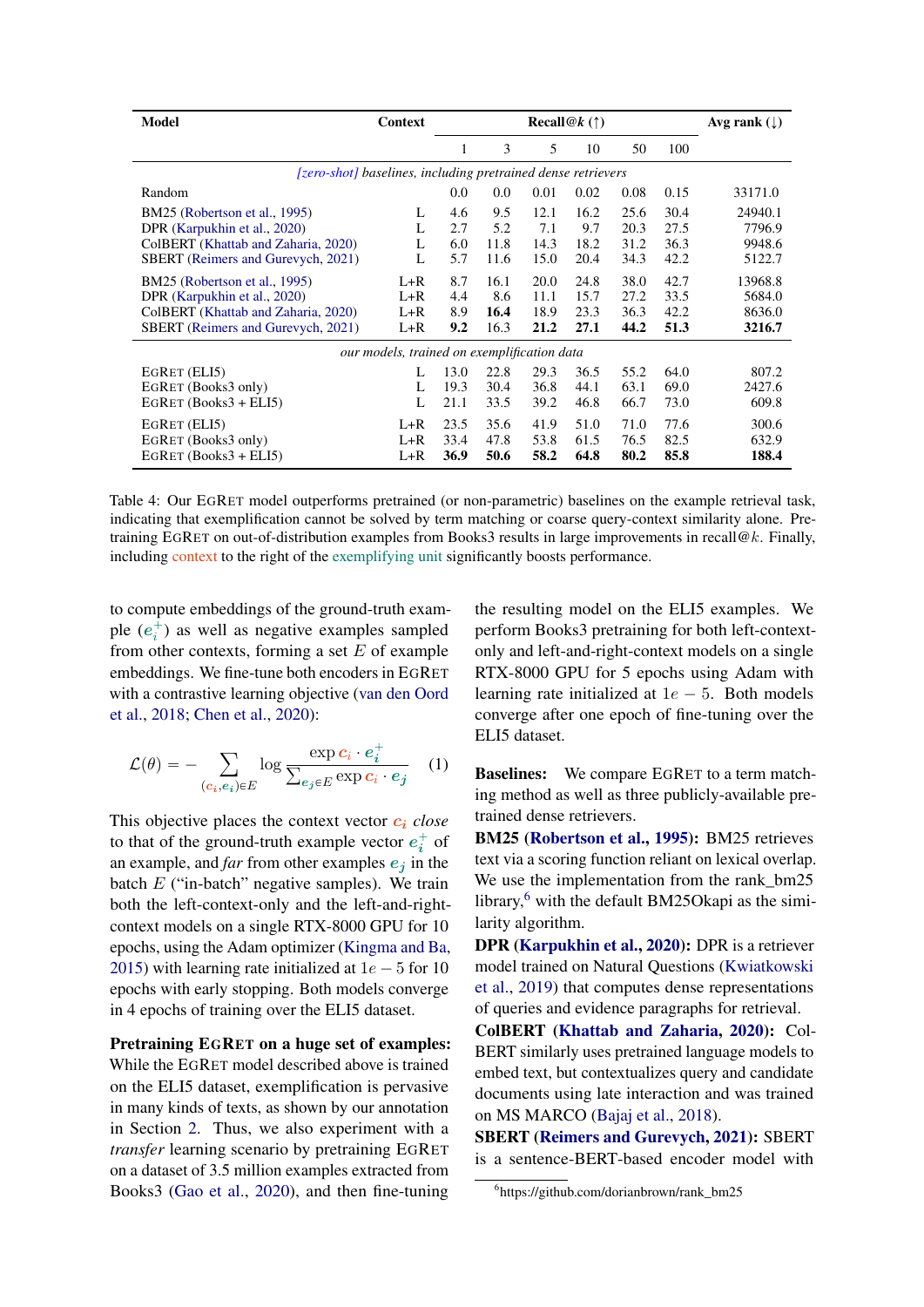down-project layers that outperforms DPR on the MS MARCO dataset.

## 4 Results & Analysis

We report results from baseline retrievers and our trained models in Table [4.](#page-5-1) We also conduct a human evaluation to compare retrieved examples from EGRET (L) to examples *generated* by the state-of-the-art LFQA Routing Transformer model of [Krishna et al.](#page-9-3) [\(2021\)](#page-9-3).

## 4.1 Automatic Evaluation

While all models outperform random baselines, our trained EGRET models [\(Fan et al.,](#page-9-1) [2019\)](#page-9-1) consistently outperform both the lexical baseline (BM25) and other neural baselines. Among the baseline models, SBERT model, trained on MSMARCO dataset, consistently outperforms other models and DPR model lags behind the lexical baseline.<sup>[7](#page-6-0)</sup>

Including context after the exemplifying unit improves recall: As a sanity check, we observe that including more context  $(L+R)$  significantly boosts recall for both EGRET and all baselines compared to including just context before the exemplifying unit  $(L)$ . In addition to providing more constraints over the exemplifying unit, we also observe improvements on multi-sentence exemplifying units due to term matching; as this  $L+R$  setting is not particularly realistic, we analyze only the L configuration moving forward.

Pretraining improves example retrieval: Pretraining on out-of-distribution Books3 examples substantially boosts EGRET's performance, with the best left-context-only model achieving a recall@1 of 21.1% compared to 13.0% without pretraining. In fact, an EGRET model pretrained on Books3 *without* fine-tuning on in-domain ELI5 data (19.3% recall@1) outperforms the ELI5-only EGRET. While Figure [1](#page-3-2) shows that the distribution over exemplification types differs based on the dataset/domain, our results suggest that many aspects of exemplification apply generally to wide forms of writing, and that the pretrained Books3 EGRET could be useful for many other applications.

## 4.2 Human evaluation of retrieved examples vs. generated examples

How do the examples retrieved by EGRET compare to examples generated by a state-of-the-art LFQA model? In theory, generative LFQA models can produce examples tailored to any input context; in practice, however, they struggle to generate relevant and informative examples. On the other hand, retriever models will always produce humanwritten examples, but it may not always be possible to retrieve a relevant example for an arbitrary heldout context. To explore this trade-off, we conduct a human evaluation by providing Mechanical Turk workers with an ELI5 question and context, and asking them to both *rank* and *rate* (on a 5 point Likert scale) three candidate exemplifying units: (1) the ground-truth; (2) the top-ranked retrieval from EGRET, restricted to only cases where this retrieval is *not* the ground-truth; and (3) a generated output from the state-of-the-art c-REALM-RT model of [Krishna et al.](#page-9-3) [\(2021\)](#page-9-3).<sup>[8](#page-6-1)</sup>

Task setup: In the ranking task, we ask workers to produce a ranking of the three choices (e.g., 1>2>3). We allow equality (e.g.,  $1=2>3$ ) since multiple candidates can be equally valid for a given context. In the rating task, we ask workers to evaluate how well each example fits with the given context on a scale of 1 to 5. For both tasks, we collect three annotations per item for 100 total items, and we pay \$0.35 per item for an estimated hourly wage of  $$21$  per hour.<sup>[9](#page-6-2)</sup> While a completely fair comparison of EGRET to c-REALM-RT is infeasible due to differences in training objective and architecture, we choose to focus only on sentencelevel exemplifying units that begin with *"For example*". We provide the question, left context, and *"For example"* marker to c-REALM-RT and decode using nucleus sampling with  $p = 0.9$  until a sentence boundary (e.g., period) is generated. For the retrieved output, we use EGRET(Books3 + ELI5, L) since the RT model has access to only the left context.

EGRET retrievals are preferred over generated exemplifying units: In both tasks, crowdworkers exhibit a clear preference for exemplifying units

<span id="page-6-0"></span>Models that outperform others in recall@k when k is small (less than 100) but underperform others when  $k$  is large (greater than 1000) typically score poorly in the average rank (e.g. ColBERT). More details about the variation in these retrieval evaluation metrics can be found in the Appendix [§B.](#page-12-0)

<span id="page-6-1"></span><sup>8</sup>This model is pretrained on the PG-19 dataset [\(Rae](#page-10-11) [et al.,](#page-10-11) [2020\)](#page-10-11) and fine-tuned on ELI5, conditioned on retrieved Wikipedia documents.

<span id="page-6-2"></span><sup>&</sup>lt;sup>9</sup>We restrict workers to those in English speaking countries who have completed at least 1000 HITs with an acceptance rate of 97%.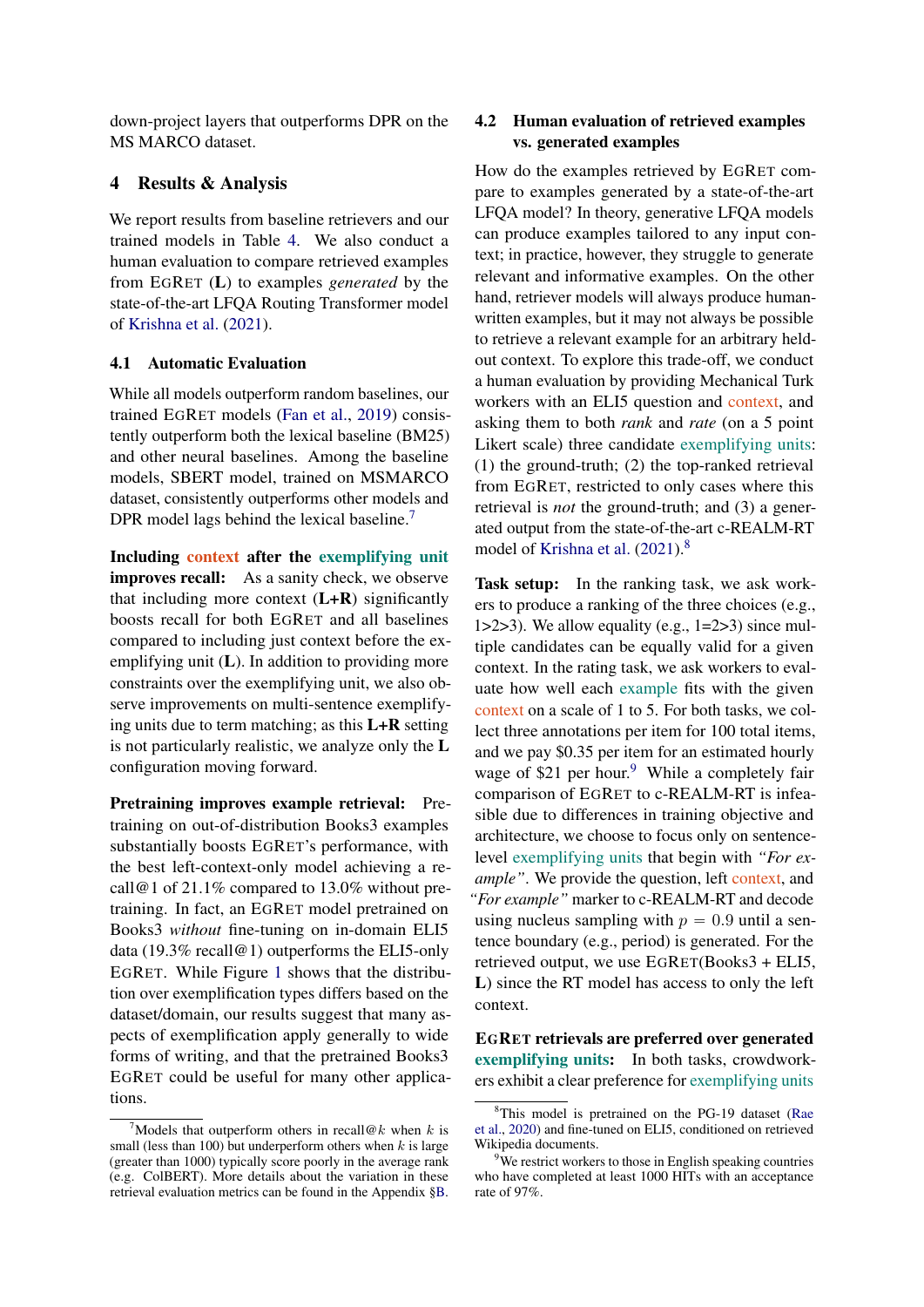| Left context                                                                                                                                                                                    | <b>Ground-truth</b>                                                                                                                                         | <b>EGRET-retrieved vs others</b>                                                                                                                                                                                                                                                                                                    | <b>Analysis</b>                                                                                                                                                                                                                           |
|-------------------------------------------------------------------------------------------------------------------------------------------------------------------------------------------------|-------------------------------------------------------------------------------------------------------------------------------------------------------------|-------------------------------------------------------------------------------------------------------------------------------------------------------------------------------------------------------------------------------------------------------------------------------------------------------------------------------------|-------------------------------------------------------------------------------------------------------------------------------------------------------------------------------------------------------------------------------------------|
| Evolution is not a force to-<br>wards the optimum, it's a force<br>towards the minimum neces-<br>sary.                                                                                          | For example, if grass was poi-<br>sonous, it would be better for<br>its survival, as less animals<br>would come eat it.                                     | <b><i>EGRET</i></b> -retrieved: For example, we move incredible<br>slowly when compared to the maximum speed allowed<br>in the universe. $(R:0.111 / H:5.0)$<br>[Highest ROUGE-L]: For example, if a certain percent-<br>age of snakes are venomous, then the more snakes in a<br>given area the more venomous. $(\mathbf{R}:0.22)$ | ROUGE is not a viable eval-<br>uation for example quality.<br>Our <i>EGRET</i> 's retrieved ex-<br>ample was rated a 5/5 by<br>all three crowdworkers but<br>achieves lower ROUGE than<br>an irrelevant example.                          |
| You're brain is asleep and<br>not paying any attention to<br>your body so it ignores all of<br>these stimuli unless they be-<br>come too hard to ignore.                                        | For example if the touching<br>turns to slapping, the talking<br>turns to yelling, or the light in<br>the eyes turns to really bright<br>light in the eyes. | <b><i>EGRET</i></b> -retrieved]: For example, if you're in a room<br>with a clock ticking you don't notice the ticking after a<br>while. $(H:4.0)$<br>[c-REALM-RT] Generated]: For example, its not just<br>that your brain is dead. $(H:2.0)$                                                                                      | The <b>EGRET</b> -retrieved exam-<br>ple effectively illustrates the<br>phenomenon in the context<br>and receives a higher aver-<br>age rating from crowdwork-<br>ers than the generated exam-<br>ple and even the ground-truth<br>(3.3). |
| Multiple births mean less<br>time per offspring. Each indi-<br>vidual offspring therefore has<br>a lower chance of survival,<br>Seems like the larger<br>mammals tend to have single<br>births. | For example, polar bears and<br>elephants usually have single<br>births.                                                                                    | <b>[EGRET-retrieved]</b> : For example, in mammals, a typi-<br>cal litter will be one offspring per pair of nipples as this<br>is as many individuals a female can reasonably sustain.<br>[c-REALM-RT Generated]: For example, ok, this is as<br>close I can get to explaining in ELI5 terms.                                       | <b>EGRET</b> retrieves an example<br>based on a key entity from the<br>context (mammals) but fails to<br>address the concept to be ex-<br>emplified ("single births")                                                                     |

Table 5: Instances where *EGRET* retrieves exemplifying units that are rated highly by Humans but have low ROUGE score with the ground-truth example (top); where model retrievals are rated as more meaningful than those generated by the *c-REALM-RT* model (middle); and where *EGRET* fails to retrieve a relevant example by relying too much on lexical overlap and *c-REALM-RT* fails by producing an overly-generic output (bottom).

|                            | <b>Rating</b> <sub>sm</sub> $(\uparrow)$ | Krip. $\alpha$ |
|----------------------------|------------------------------------------|----------------|
| c-REALM-RT                 | $2.80_{0.775}$                           | 0.058          |
| EGRET $(Books3 + ELI5, L)$ | $3.55_{0.636}$                           | 0.125          |
| Ground-truth               | $3.70_{0.597}$                           | 0.128          |

Table 6: Crowdworkers rate EGRET retrievals higher (on a scale of 1 to 5 of how well the exemplifying unit fits with the context) than the SOTA generative LFQA model.

|                            | Ranking <sub>sTD</sub> $(\downarrow)$ | Krip. $\alpha$ |
|----------------------------|---------------------------------------|----------------|
| c-REALM-RT                 | $2.26_{0.271}$                        | 0.168          |
| EGRET $(Books3 + ELI5, L)$ | $1.88_{0.252}$                        | 0.154          |
| Ground-truth               | $1.71_{0.284}$                        | 0.200          |

Table 7: On our ranking task (1=best, 3=worst), crowdworkers prefer EGRET retrievals over the generative LFQA model.

retrieved by EGRET compared to those generated by c-REALM-RT. While both tasks are fairly subjective, as shown by the low inter-annotator agreement measured by Krippendorf's alpha, the results indicates that as of now, exemplification in LFQA is better handled by retrieval models than generative models, and that research into hybrid generation/retrieval LFQA models is a promising direction.

One limitation of our retrieval approach is that it will fail when the candidate set contains no relevant examples for a given context, which is not (at least in theory) an issue with generative models. However, we observe from our error analysis (Table [8\)](#page-8-0) that both approaches at times produce seemingly relevant but incorrect examples. Furthermore, our human evaluations show that generative model fails to produce relevant examples for 79% of the contexts and consistently receive lower ratings than the retrieval model. This gap indicates that effectively incorporating retrieved information into the answer generation process is an important future research direction.

Our human study is coarse, judging the overall quality of the example, and future experiments could perform more fine-grained ratings of properties such as grammaticality and relevance.

## 5 Related Work

Linguistic studies of exemplification: Early work [\(Kurohashi and Nagao,](#page-9-12) [1994\)](#page-9-12) studies automatic detection of discourse relations including exemplification. Several works have studied exemplification in the domains of academic writing and teaching [\(Hyland,](#page-9-2) [2007;](#page-9-2) [Oliveira and Brown,](#page-10-12) [2016;](#page-10-12) [Triki,](#page-10-2) [2021\)](#page-10-2). They proposed the following categorization of examples: *general example* (an instance of a general category); *analogy* (a parallel or similar case); *counterexample* (example that opposes or contradicts the anchor) and *extreme*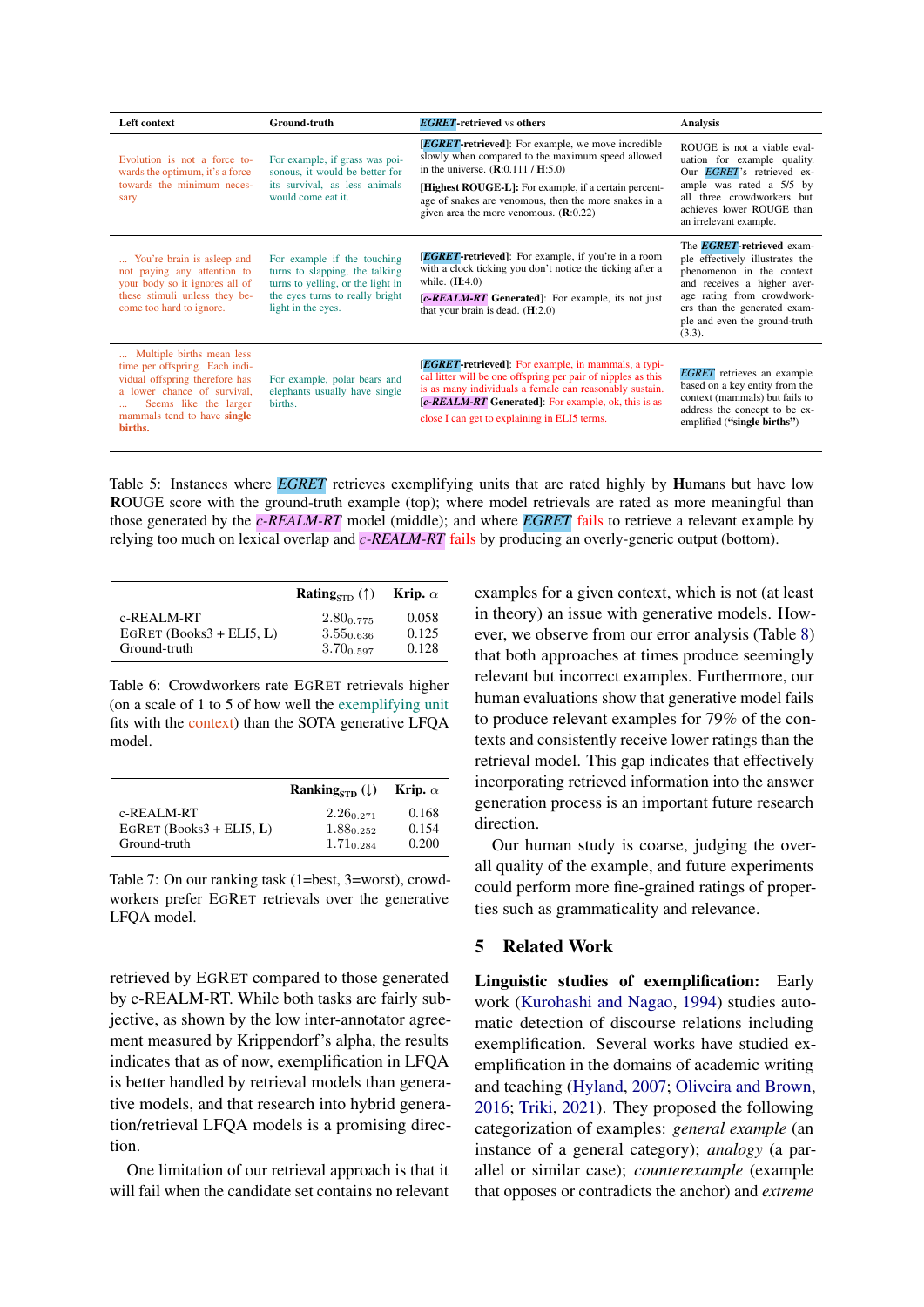<span id="page-8-0"></span>

| Left context                                                                                                                                                                                                                                  | <b>Ground truth</b>                                                                                                                                                                                                                          | Retrieved/Generated                                                                                                                                                                                                                                                                    | <b>Error Analysis</b>                                                                                                                                                                                 |
|-----------------------------------------------------------------------------------------------------------------------------------------------------------------------------------------------------------------------------------------------|----------------------------------------------------------------------------------------------------------------------------------------------------------------------------------------------------------------------------------------------|----------------------------------------------------------------------------------------------------------------------------------------------------------------------------------------------------------------------------------------------------------------------------------------|-------------------------------------------------------------------------------------------------------------------------------------------------------------------------------------------------------|
| Dog's do not pass a mirror test<br>so it's highly unlikely they have a<br>sense of self.[] They do recognize<br>there names, it's a bit of an illu-<br>sion though.                                                                           | For example if you have two dogs,<br>and you give one of them a treat<br>when you say Fido, and the other<br>when you say Clifford, they learn<br>that the respective words only apply<br>to them.                                           | [ <i>EGRET</i> ] For example people can<br>identify their own dog.                                                                                                                                                                                                                     | <b>EGRET</b> retrieved relevant but se-<br>mantically incorrect example (peo-<br>ple identify their dog, instead of<br>how dog identify themselves).                                                  |
| An economist would say healthcare<br>has a positive externality.[]There<br>are some things you can buy that<br>make everyone better off.                                                                                                      | For example: going to the doctor<br>every time you are sick will make<br>you less likely to make other people<br>sick.                                                                                                                       | [ <i>EGRET</i> ] For example, a butterfly<br>house, a free cinema, games con-<br>soles etc.                                                                                                                                                                                            | <b>EGRET</b> retrieved examples related<br>to the immediate preceding context<br>("some things you can buy") but<br>failed to retrieved examples based<br>on earlier context (about health-<br>care). |
| 4 billion - Economic and Military<br>aid for Pakistan, Egypt, and Jordan.<br>The goal is to have a few people<br>in the mideast who call us allies.<br>Essentially, we buy their coopera-<br>tion. That cooperation is some-<br>times useful. | For example, when we killed<br>Osama Bin Laden, we sent troops<br>into Pakistan. Normally, countries<br>don't tolerate troops from other<br>countries. The Pakistanis did com-<br>plain a little, but they didn't do any-<br>thing about it. | $[c$ - <i>REALM-RT</i> For example, for<br>everyone here talking about how a<br>lot of aid works: If we put money to-<br>wards helping foreign countries re-<br>build, we are imposing restrictions<br>on domestic activity. []                                                        | $c$ -REALM-RT generated an on-<br>topic hypothetical example, which<br>contradicts with the context.                                                                                                  |
| You don't usually work on the same<br>files because everything is split up<br>between the departments. I haven't<br>used USD vet but I have encoun-<br>tered the following workflow in<br>different studios (using Maya).                     | For example: a character that has<br>been rigged by one (or more, but<br>not at the same time) rigger goes<br>to the animators. Every anima-<br>tor works with the same character<br>rig BUT each animator works on<br>his/her own shot.[]   | $[c$ - <i>REALM-RT</i> ] For example, as a<br>starting point: I'm a post gradu-<br>ate and work in the final sector<br>of the project, not the project it-<br>self. Most of the work is done<br>with other studios around the world<br>who are made up of multiple depart-<br>ments.[] | $c$ -REALM-RT generated a personal<br>example that is irrelevant to the con-<br>text.                                                                                                                 |

Table 8: Error analysis of retrieved and generated examples.

*example* (boundary cases, in the sense of being more of an unusual instance than a representative, generic case). During our initial investigation, we noticed that majority of the examples in our dataset are *general examples*, which aligns with the findings in [Hyland](#page-9-2) [\(2007\)](#page-9-2). The dominance of *general examples* could also be due to the choice of our exemplification markers – all examples given by [Hyland](#page-9-2) [\(2007\)](#page-9-2) for *analogy* have the exemplification marker "like", which we found noisy for automatic extraction. [Li and Nenkova](#page-10-13) [\(2016\)](#page-10-13) examine the closely-related *instantiation* discourse relation, where one text span explains in further detail the events described in another text span.

Long-form question answering: Our work studies exemplification mainly within the task of long-form question answering (LFQA), which involves generating paragraph-length answers to open-ended questions. Previous work has approached this problem using retrieval-augmented generation [\(Fan et al.,](#page-9-1) [2019;](#page-9-1) [Lewis et al.,](#page-10-14) [2020\)](#page-10-14), while [Nakano et al.](#page-10-15) [\(2021\)](#page-10-15) set up an interactive language model that learns LFQA through human interaction. [Krishna et al.](#page-9-3) [\(2021\)](#page-9-3) demonstrate that lexical overlap metrics such as ROUGE are not meaningful for this task. With a series of human annotations, [Xu et al.](#page-10-3) [\(2022\)](#page-10-3) study the discourse structures of long-form answers and identify exemplification as one of the functional roles commonly

present in different types of long-form answers.

Neural retrieval models: Our EGRET retriever builds on recently-developed neural models that retrieve evidence documents for open-retrieval question answering [\(Karpukhin et al.,](#page-9-7) [2020;](#page-9-7) [Guu](#page-9-13) [et al.,](#page-9-13) [2020\)](#page-9-13) and fact-checking [\(Samarinas et al.,](#page-10-16) [2021\)](#page-10-16). These models demonstrate superior performance compared to non-neural methods like BM25 [\(Robertson et al.,](#page-10-8) [1995\)](#page-10-8); that said recent sparse/dense hybrid retrievers [\(Luan et al.,](#page-10-17) [2021\)](#page-10-17) could be interesting to explore on our exemplification task in the future.

## 6 Conclusion

In this work, we present the first computational study of exemplification in long-form question answering. We perform a detailed annotation over the use of exemplification across various domains and observe different distributions over complex exemplification types and units. While existing LFQA systems are conditional language models that do not give special treatment to exemplification, we propose to *retrieve* examples based on their context instead of generating them. We develop EGRET, a simple dual encoder trained with a contrastive learning objective, that outperforms a diverse set of baselines on this task of example retrieval, which we can meaningfully evaluate using simple ranking metrics instead of unsuitable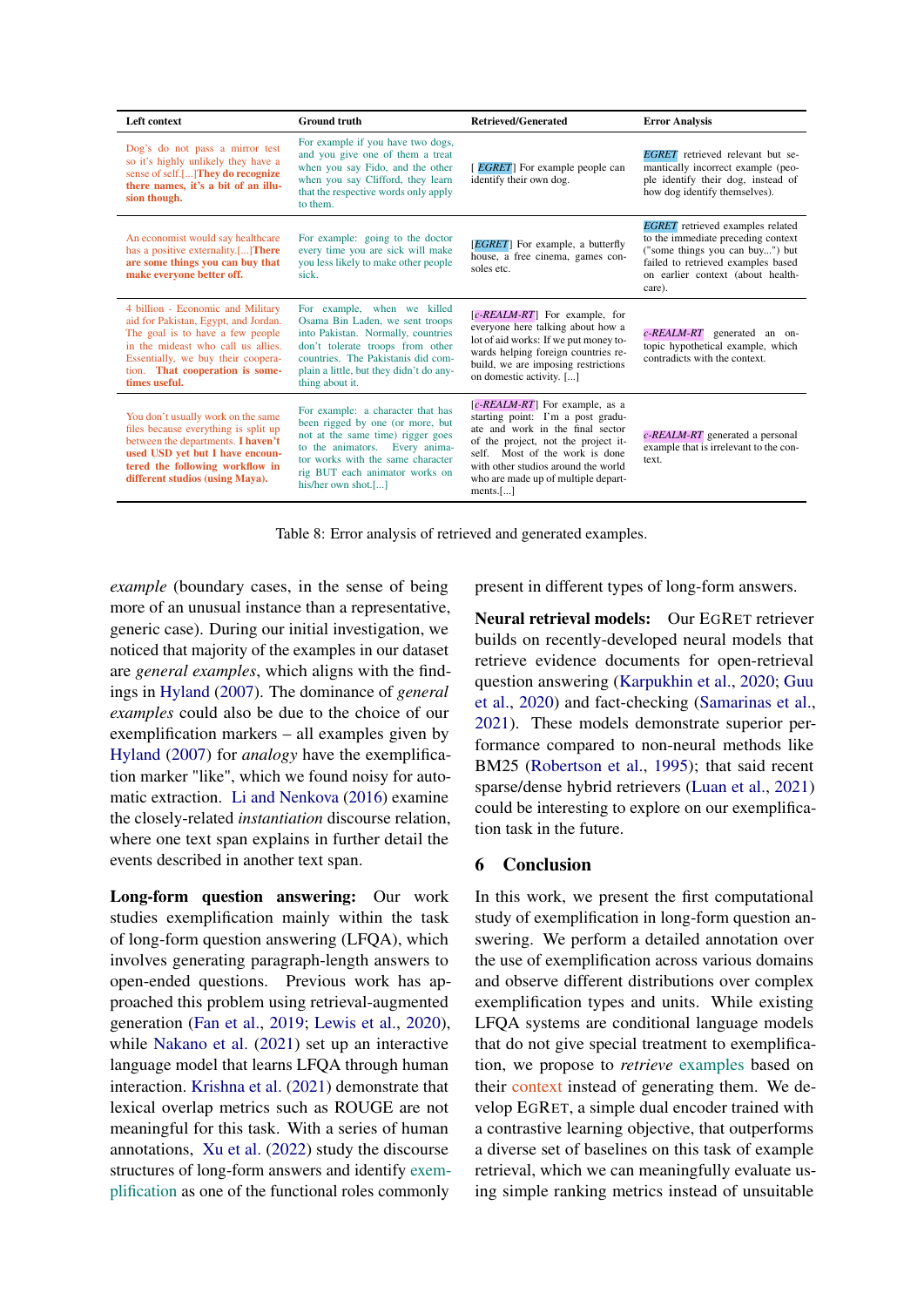metrics like ROUGE. We hope that our work spurs researchers to consider separately modeling and evaluating the fine-grained linguistic and discourse phenomena found in LFQA data.

## Ethical Considerations

We make use of pretrained language models to both generate and retrieve text in this work. Representations from pretrained language models are known to cause ethical concerns, such as perpetuating racial or gender bias [\(Field et al.,](#page-9-14) [2021;](#page-9-14) [Gala](#page-9-15) [et al.,](#page-9-15) [2020\)](#page-9-15). We advise using caution and adopting a post-processing strategy to filter potentially offensive text produced by pretrained language models before releasing text content to users. Additionally, we note that most existing LFQA datasets (including the ELI5 dataset used in this work) and benchmarks are collected from English text sources. We hope future works can explore the use of exemplification in other languages.

#### Acknowledgements

We are grateful to the UMass NLP group for many helpful discussions. We thank Yapei Chang, Kalpesh Krishna, Katherine Thai for sharing their retriever models with us, as well as Tu Vu and Andrew Drozdov for sharing their compute resources. We would also like to thank the anonymous reviewers for their insightful feedback. SW and MI were supported by awards IIS-1955567 and IIS-2046248 from the National Science Foundation.

## References

- <span id="page-9-6"></span>Annelie Ädel. 2006. Metadiscourse in l1 and l2 english.
- <span id="page-9-11"></span>Payal Bajaj, Daniel Campos, Nick Craswell, Li Deng, Jianfeng Gao, Xiaodong Liu, Rangan Majumder, Andrew McNamara, Bhaskar Mitra, Tri Nguyen, Mir Rosenberg, Xia Song, Alina Stoica, Saurabh Tiwary, and Tong Wang. 2018. [Ms marco: A human](http://arxiv.org/abs/1611.09268) [generated machine reading comprehension dataset.](http://arxiv.org/abs/1611.09268)
- <span id="page-9-9"></span>Ting Chen, Simon Kornblith, Mohammad Norouzi, and Geoffrey Hinton. 2020. A simple framework for contrastive learning of visual representations. In *Proceedings of the International Conference of Machine Learning*.
- <span id="page-9-0"></span>Barbara Fine Clouse. 2013. *The student writer*. McGraw-Hill.
- <span id="page-9-1"></span>Angela Fan, Yacine Jernite, Ethan Perez, David Grangier, Jason Weston, and Michael Auli. 2019. [ELI5:](https://doi.org/10.18653/v1/P19-1346) [Long form question answering.](https://doi.org/10.18653/v1/P19-1346) In *Proceedings of*

*the 57th Annual Meeting of the Association for Computational Linguistics*, pages 3558–3567, Florence, Italy. Association for Computational Linguistics.

- <span id="page-9-14"></span>Anjalie Field, Su Lin Blodgett, Zeerak Waseem, and Yulia Tsvetkov. 2021. [A survey of race, racism, and](https://doi.org/10.18653/v1/2021.acl-long.149) [anti-racism in NLP.](https://doi.org/10.18653/v1/2021.acl-long.149) In *Proceedings of the 59th Annual Meeting of the Association for Computational Linguistics and the 11th International Joint Conference on Natural Language Processing (Volume 1: Long Papers)*, pages 1905–1925, Online. Association for Computational Linguistics.
- <span id="page-9-15"></span>Dhruvil Gala, Mohammad Omar Khursheed, Hannah Lerner, Brendan O'Connor, and Mohit Iyyer. 2020. Analyzing gender bias within narrative tropes. In *Workshop on NLP and CSS at EMNLP*.
- <span id="page-9-4"></span>Leo Gao, Stella Biderman, Sid Black, Laurence Golding, Travis Hoppe, Charles Foster, Jason Phang, Horace He, Anish Thite, Noa Nabeshima, Shawn Presser, and Connor Leahy. 2020. The Pile: An 800gb dataset of diverse text for language modeling. *arXiv preprint arXiv:2101.00027*.
- <span id="page-9-13"></span>Kelvin Guu, Kenton Lee, Zora Tung, Panupong Pasupat, and Ming-Wei Chang. 2020. Realm: Retrievalaugmented language model pre-training. *ArXiv*, abs/2002.08909.
- <span id="page-9-2"></span>Ken Hyland. 2007. Applying a gloss: exemplifying and reformulating in academic discourse. *Applied Linguistics*, 28:266–285.
- <span id="page-9-7"></span>Vladimir Karpukhin, Barlas Oguz, Sewon Min, Patrick Lewis, Ledell Wu, Sergey Edunov, Danqi Chen, and Wen-tau Yih. 2020. [Dense passage retrieval for](https://doi.org/10.18653/v1/2020.emnlp-main.550) [open-domain question answering.](https://doi.org/10.18653/v1/2020.emnlp-main.550) In *Proceedings of Empirical Methods in Natural Language Processing*.
- <span id="page-9-8"></span>Omar Khattab and Matei Zaharia. 2020. [Colbert: Effi](http://arxiv.org/abs/2004.12832)[cient and effective passage search via contextualized](http://arxiv.org/abs/2004.12832) [late interaction over bert.](http://arxiv.org/abs/2004.12832)
- <span id="page-9-10"></span>Diederik P. Kingma and Jimmy Ba. 2015. [Adam: A](http://arxiv.org/abs/1412.6980) [method for stochastic optimization.](http://arxiv.org/abs/1412.6980) In *3rd International Conference on Learning Representations, ICLR 2015, San Diego, CA, USA, May 7-9, 2015, Conference Track Proceedings*.
- <span id="page-9-3"></span>Kalpesh Krishna, Aurko Roy, and Mohit Iyyer. 2021. Hurdles to progress in long-form question answering. In *North American Association for Computational Linguistics*.
- <span id="page-9-12"></span>Sadao Kurohashi and Makoto Nagao. 1994. [Automatic](https://aclanthology.org/C94-2183) [detection of discourse structure by checking surface](https://aclanthology.org/C94-2183) [information in sentences.](https://aclanthology.org/C94-2183) In *COLING 1994 Volume 2: The 15th International Conference on Computational Linguistics*.
- <span id="page-9-5"></span>Tom Kwiatkowski, Jennimaria Palomaki, Olivia Redfield, Michael Collins, Ankur Parikh, Chris Alberti, Danielle Epstein, Illia Polosukhin, Matthew Kelcey, Jacob Devlin, Kenton Lee, Kristina N. Toutanova,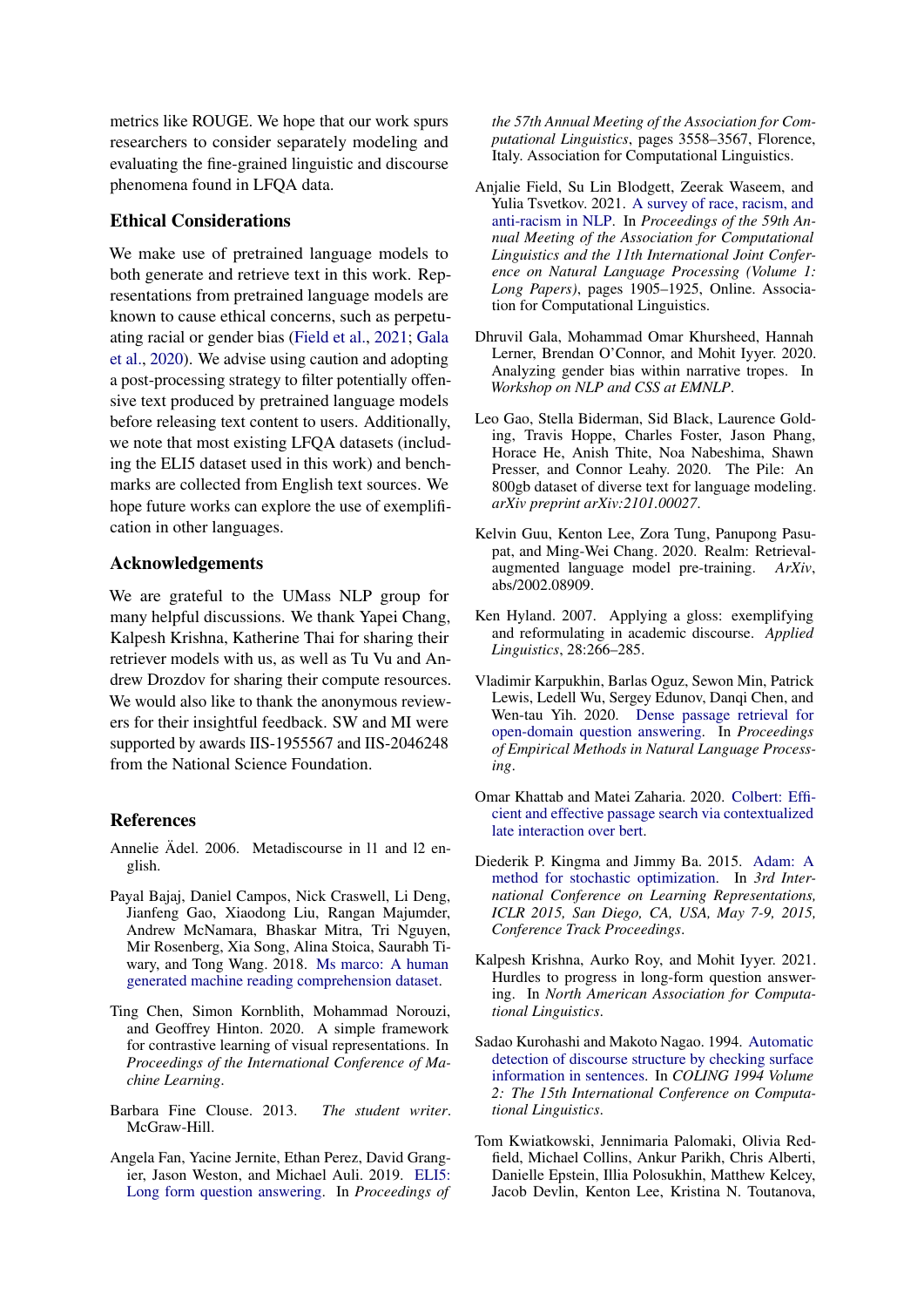Llion Jones, Ming-Wei Chang, Andrew Dai, Jakob Uszkoreit, Quoc Le, and Slav Petrov. 2019. Natural questions: a benchmark for question answering research. *Transactions of the Association of Computational Linguistics*.

- <span id="page-10-14"></span>Patrick Lewis, Ethan Perez, Aleksandara Piktus, Fabio Petroni, Vladimir Karpukhin, Naman Goyal, Heinrich Kuttler, Mike Lewis, Wen tau Yih, Tim Rocktäschel, Sebastian Riedel, and Douwe Kiela. 2020. Retrieval-augmented generation for knowledgeintensive nlp tasks. *ArXiv*, abs/2005.11401.
- <span id="page-10-13"></span>Junyi Jessy Li and Ani Nenkova. 2016. The instantiation discourse relation: A corpus analysis of its properties and improved detection. In *NAACL*.
- <span id="page-10-0"></span>Chin-Yew Lin. 2004. Rouge: A package for automatic evaluation of summaries. In *Text summarization branches out*, pages 74–81.
- <span id="page-10-7"></span>Yinhan Liu, Myle Ott, Naman Goyal, Jingfei Du, Mandar Joshi, Danqi Chen, Omer Levy, Mike Lewis, Luke Zettlemoyer, and Veselin Stoyanov. 2019. Roberta: A robustly optimized BERT pretraining approach. *arXiv preprint arXiv:1907.11692*.
- <span id="page-10-17"></span>Yi Luan, Jacob Eisenstein, Kristina Toutanova, and Michael Collins. 2021. [Sparse, Dense, and Atten](https://doi.org/10.1162/tacl_a_00369)[tional Representations for Text Retrieval.](https://doi.org/10.1162/tacl_a_00369) *Transactions of the Association for Computational Linguistics*, 9:329–345.
- <span id="page-10-1"></span>Charles F. Meyer. 1992. Apposition in contemporary english.
- <span id="page-10-15"></span>Reiichiro Nakano, Jacob Hilton, Suchir Balaji, Jeff Wu, Long Ouyang, Christina Kim, Christopher Hesse, Shantanu Jain, Vineet Kosaraju, William Saunders, Xu Jiang, Karl Cobbe, Tyna Eloundou, Gretchen Krueger, Kevin Button, Matthew Knight, Benjamin Chess, and John Schulman. 2021. [Webgpt: Browser](http://arxiv.org/abs/2112.09332)[assisted question-answering with human feedback.](http://arxiv.org/abs/2112.09332) *CoRR*, abs/2112.09332.
- <span id="page-10-12"></span>Alandeom W. Oliveira and Adam Oliver Brown. 2016. Exemplification in science instruction: Teaching and learning through examples. *Journal of Research in Science Teaching*, 53:737–767.
- <span id="page-10-5"></span>Fabio Petroni, Aleksandra Piktus, Angela Fan, Patrick Lewis, Majid Yazdani, Nicola De Cao, James Thorne, Yacine Jernite, Vladimir Karpukhin, Jean Maillard, Vassilis Plachouras, Tim Rocktäschel, and Sebastian Riedel. 2021. [KILT: a benchmark for](https://doi.org/10.18653/v1/2021.naacl-main.200) [knowledge intensive language tasks.](https://doi.org/10.18653/v1/2021.naacl-main.200) In *Proceedings of the 2021 Conference of the North American Chapter of the Association for Computational Linguistics: Human Language Technologies*, pages 2523–2544, Online. Association for Computational Linguistics.
- <span id="page-10-11"></span>Jack W. Rae, Anna Potapenko, Siddhant M. Jayakumar, Chloe Hillier, and Timothy P. Lillicrap. 2020. [Compressive transformers for long-range sequence](https://openreview.net/forum?id=SylKikSYDH) [modelling.](https://openreview.net/forum?id=SylKikSYDH) In *International Conference on Learning Representations*.
- <span id="page-10-9"></span>Nils Reimers and Iryna Gurevych. 2021. [The curse](https://arxiv.org/abs/2012.14210) [of dense low-dimensional information retrieval for](https://arxiv.org/abs/2012.14210) [large index sizes.](https://arxiv.org/abs/2012.14210) In *Proceedings of the 59th Annual Meeting of the Association for Computational Linguistics and the 11th International Joint Conference on Natural Language Processing (Volume 2: Short Papers)*, pages 605–611, Online. Association for Computational Linguistics.
- <span id="page-10-8"></span>Stephen E Robertson, Steve Walker, Susan Jones, Micheline M Hancock-Beaulieu, Mike Gatford, et al. 1995. Okapi at trec-3. *Nist Special Publication Sp*, 109:109.
- <span id="page-10-16"></span>Chris Samarinas, Wynne Hsu, and Mong Li Lee. 2021. [Improving evidence retrieval for automated explain](https://doi.org/10.18653/v1/2021.naacl-demos.10)[able fact-checking.](https://doi.org/10.18653/v1/2021.naacl-demos.10) In *Proceedings of the 2021 Conference of the North American Chapter of the Association for Computational Linguistics: Human Language Technologies: Demonstrations*, pages 84–91, Online. Association for Computational Linguistics.
- <span id="page-10-4"></span>Katherine Thai, Yapei Chang, Kalpesh Krishna, and Mohit Iyyer. 2022. Relic: Retrieving evidence for literary claims. In *Association of Computational Linguistics*.
- <span id="page-10-2"></span>Nesrine Triki. 2021. Exemplification in research articles: Structural, semantic and metadiscursive properties across disciplines. *Journal of English for Academic Purposes*, 54:101039.
- <span id="page-10-10"></span>Aäron van den Oord, Yazhe Li, and Oriol Vinyals. 2018. Representation learning with contrastive predictive coding. *ArXiv*, abs/1807.03748.
- <span id="page-10-6"></span>Ashish Vaswani, Noam M. Shazeer, Niki Parmar, Jakob Uszkoreit, Llion Jones, Aidan N. Gomez, Lukasz Kaiser, and Illia Polosukhin. 2017. Attention is all you need. *ArXiv*, abs/1706.03762.
- <span id="page-10-3"></span>Fangyuan Xu, Junyi Jessy Li, and Eunsol Choi. 2022. How do we answer complex questions: Discourse structure of long-form answers. In *Proceedings of the Annual Meeting of the Association for Computational Linguistics*. Long paper.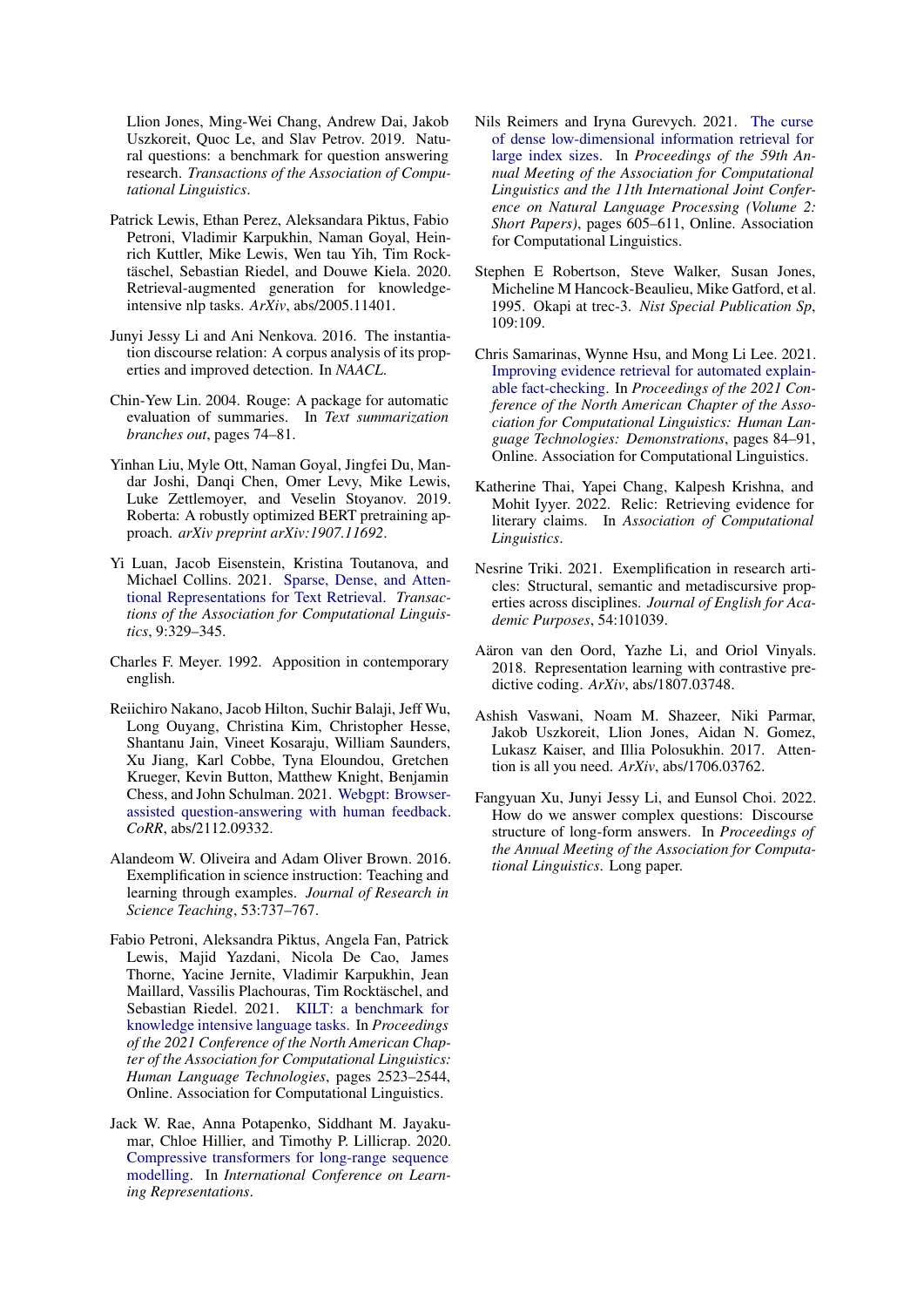# A Evaluation Interface on Mechanic Turk

Given a question, a partial answer (context) and three candidate examples, a worker is asked to rate all three candidate examples, according to their fit with the question and the given context.

| Instructions | Shortcuts                                                                                                                                                                                                                                       | $^{\circ}$ |
|--------------|-------------------------------------------------------------------------------------------------------------------------------------------------------------------------------------------------------------------------------------------------|------------|
|              |                                                                                                                                                                                                                                                 |            |
|              | Please read the question, the (unfinished) answer, and rate each candidate example according to its fit as an EXAMPLE for the answer                                                                                                            |            |
|              | Please try to give each candidate example a different rating. If you cannot decide between two candidate examples, you may give them equal rating. However, please DO NOT give all three<br>candidates the same rating.                         |            |
|              | Question: Why does 100% humidity not mean water everywhere?                                                                                                                                                                                     |            |
|              | Answer: Humidity is the percent of water in the air. The reason that 100% humidity would not mean water everywhere is due to the fact that the percentage you are referring to only suggests the amount of water<br>the air can hold. [EXAMPLE] |            |
|              |                                                                                                                                                                                                                                                 |            |
|              | Rate the below candidate examples (1=worst, 5=best) in terms of their fit with the given question and answer (imagine each choice in the place of the [EXAMPLE] marker)                                                                         |            |
|              |                                                                                                                                                                                                                                                 |            |
|              | Example 1:                                                                                                                                                                                                                                      |            |
|              | For example, when it's hot outside air expands meaning their is more room between air particles which means more water can fill into the gaps.                                                                                                  |            |
|              |                                                                                                                                                                                                                                                 |            |
|              | Rate the below candidate examples (1=worst, 5=best) in terms of their fit with the given question and answer (imagine each choice in the place of the [EXAMPLE] marker)                                                                         |            |
|              | Example 1:                                                                                                                                                                                                                                      |            |
|              | For example, when it's hot outside air expands meaning their is more room between air particles which means more water can fill into the gaps.                                                                                                  |            |
|              | Your rating for Example 1 ---- (worst) $\odot$ 1 $\odot$ 2 $\odot$ 3 $\odot$ 4<br>$\circ$ 5<br>(best)                                                                                                                                           |            |
|              | Example 2:                                                                                                                                                                                                                                      |            |
|              | For example, it's a relative humidity, at best.                                                                                                                                                                                                 |            |
|              | Your rating for Example 2 ---- (worst) $\circ$ 1<br>$02$ 03 04 05<br>(best)                                                                                                                                                                     |            |
|              | Example 3:                                                                                                                                                                                                                                      |            |
|              | For example, if the current relative humidity is 65 percent, the air is holding 65 percent of the total amount of moisture that it is capable of holding at that temperature and pressure.                                                      |            |
|              | Your rating for Example 3 ---- (worst) $\circ$ 1 $\circ$ 2 $\circ$ 3 $\circ$ 4<br>$\bigcirc$ 5 (best)                                                                                                                                           |            |
|              | <b>Submit</b>                                                                                                                                                                                                                                   |            |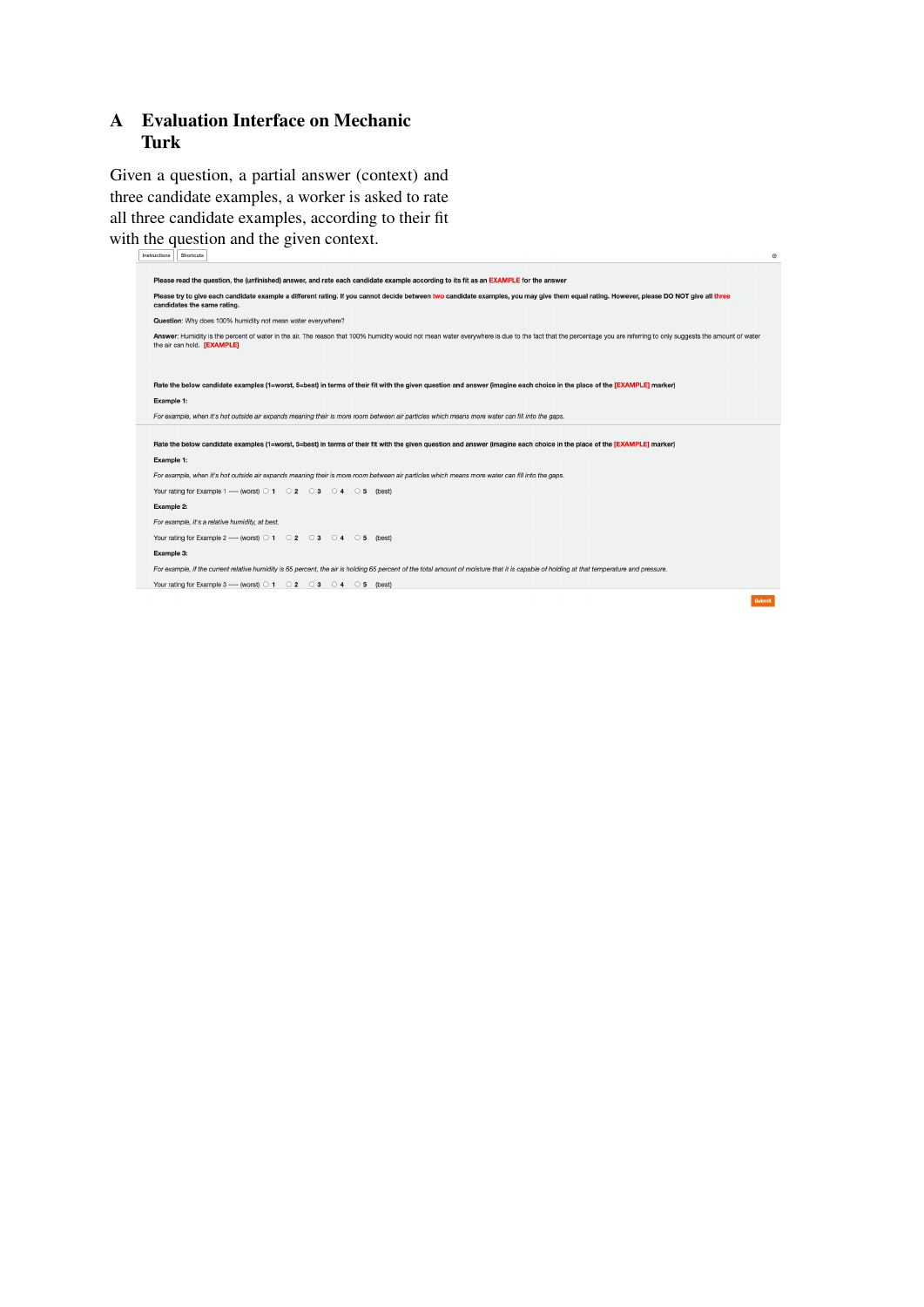## <span id="page-12-0"></span>B Variations in Recall@k

Table [4](#page-5-1) shows that ColBERT outperforms DPR in various recall@k measures when  $k$  is relatively small (less than 100) and yet underperforms DPR in the average rank. Similar phenomenon occurs with EGRET-Books3-only and EGRET-ELI5-only too. We further computed the recall@k for all these models when  $k$  is very large (close to 10,000). Fig. [3](#page-12-1) and Fig. [4](#page-12-1) show that despite their lower recall@k when  $k$  is relatively small, DPR and EGRET-ELI5-only yield higher recall@k when  $k$  is relatively large, compared to ColBERT and EGRET-Books3-only respectively. With better performance at the long tail (when  $k$  is relatively large), DPR and EGRET-ELI5-only also produce lower average ranks in Table [4.](#page-5-1)

<span id="page-12-1"></span>

Figure 3: ColBERT gives higher recall@k compared to DPR when  $k$  is relatively small but lower recall@k when  $k$  is larger



Figure 4: EGRET-Books3-only gives higher recall@k compared to EGRET-ELI5-only when  $k$  is relatively small but lower recall@k when  $k$  is larger